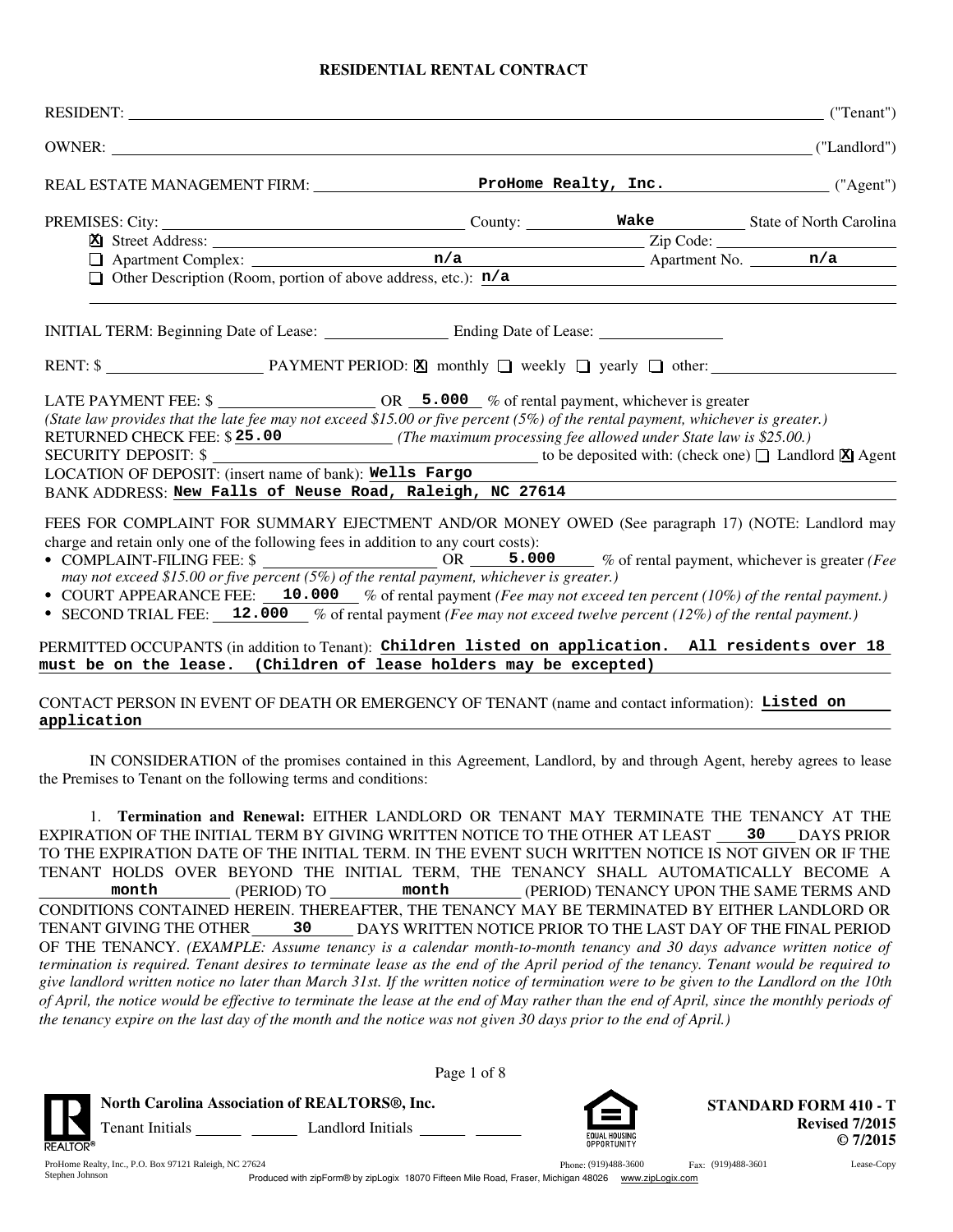2. **Rent:** Tenant shall pay the Rent, without notice, demand or deduction, to Landlord or as Landlord directs. The first Rent payment, which shall be prorated if the Initial Term commences on a day other than the first day of the Payment Period, shall be due on (date). Thereafter, all rentals shall be paid in advance on or before the **FIRST** day of each subsequent Payment Period for the duration of the tenancy, and shall be considered late if not paid on or before such date.

3. **Late Payment Fees and Returned Check Fees:** Tenant shall pay the Late Payment Fee if any rental payment is five (5) *rental payment. Tenant also agrees to pay the Returned Check Fee for each check of Tenant that is returned by the financial institution because of insufficient funds or because the Tenant did not have an account at the financial institution.* days or more late. *This late payment fee shall be due immediately without demand therefor and shall be added to and paid with the late*

4. **Tenant Security Deposit:** The Security Deposit shall be administered in accordance with the North Carolina Tenant Security Deposit Act (N.C.G.S. § 42-50 et. seq.). IT MAY, IN THE DISCRETION OF EITHER THE LANDLORD OR THE AGENT, BE DEPOSITED IN AN INTEREST-BEARING ACCOUNT WITH THE BANK OR SAVINGS INSTITUTION NAMED ABOVE. ANY INTEREST EARNED UPON THE TENANT SECURITY DEPOSIT SHALL ACCRUE FOR THE BENEFIT OF, AND SHALL BE PAID TO, THE LANDLORD, OR AS THE LANDLORD DIRECTS. SUCH INTEREST, IF ANY, MAY BE WITHDRAWN BY LANDLORD OR AGENT FROM SUCH ACCOUNT AS IT ACCRUES AS OFTEN AS IS PERMITTED BY THE TERMS OF THE ACCOUNT.

Upon any termination of the tenancy herein created, the Landlord may deduct from the Tenant Security Deposit amounts permitted under the Tenant Security Deposit Act. If there is more than one person listed above as Tenant, Agent may, in Agent's discretion, pay any balance of the Tenant Security Deposit to any such person, and the other person(s) agree to hold Agent harmless for such action. If the Tenant's address is unknown to the Landlord, the Landlord may deduct any permitted amounts and shall then hold the balance of the Tenant Security Deposit for the Tenant's collection for a six-month period beginning upon the termination of the tenancy and delivery of possession by the Tenant. If the Tenant fails to make demand for the balance of the Tenant Security Deposit within the six-month period, the Landlord shall not thereafter be liable to the Tenant for a refund of the Tenant Security Deposit or any part thereof.

If the Landlord removes Agent or Agent resigns, the Tenant agrees that Agent may transfer any Tenant Security Deposit held by Agent hereunder to the Landlord or the Landlord's designee and thereafter notify the Tenant by mail of such transfer and of the transferee's name and address. The Tenant agrees that such action by Agent shall relieve Agent of further liability with respect to the Tenant Security Deposit. If Landlord's interest in the Premises terminates (whether by sale, assignment, death, appointment of receiver or otherwise), Agent shall transfer the Tenant Security Deposit in accordance with the provisions of North Carolina General Statutes § 42-54.

5. **Tenant's Obligations:** Unless otherwise agreed upon, the Tenant shall:

(a) use the Premises for residential purposes only and in a manner so as not to disturb the other tenants;

(b) not use the Premises for any unlawful or immoral purposes or occupy them in such a way as to constitute a nuisance;

(c) keep the Premises, including but not limited to all plumbing fixtures, facilities and appliances, in a clean and safe condition;

(d) cause no unsafe or unsanitary condition in the common areas and remainder of the Premises used by him;

(e) comply with any and all obligations imposed upon tenants by applicable building and housing codes;

(f) dispose of all ashes, rubbish, garbage, and other waste in a clean and safe manner and comply with all applicable ordinances concerning garbage collection, waste and other refuse;

(g) use in a proper and reasonable manner all electrical, plumbing, sanitary, heating, ventilating, air conditioning, and other facilities and appliances, if any, furnished as a part of the Premises;

(h) not deliberately or negligently destroy, deface, damage or remove any part of the Premises (including all facilities, appliances and fixtures) or permit any person, known or unknown to the Tenant, to do so;

(i) pay the costs of all utility services to the Premises which are billed directly to the Tenant and not included as a part of the rentals, including, but not limited to, water, electric, telephone, and gas services;

(j) conduct himself and require all other persons on the Premises with his consent to conduct themselves in a reasonable manner and so as not to disturb other tenants' peaceful enjoyment of the Premises;

(k) not abandon or vacate the Premises during the Initial Term or any renewals or extensions thereof. Tenant shall be deemed to have abandoned or vacated the Premises if Tenant removes substantially all of his possessions from the Premises; and

(l) **No smoking is permitted inside the property,porches or garages. Carpets must be**

**professionally cleaned & deodorized when property is vacated. Tenant is responsible for**

**changing air filters monthly & light bulbs as needed. Missing or damaged screens will not be replaced or repaired unless approved by the owner.**

Page 2 of 8 **STANDARD FORM 410 - T Revised 7/2015 © 7/2015** Tenant Initials Landlord Initials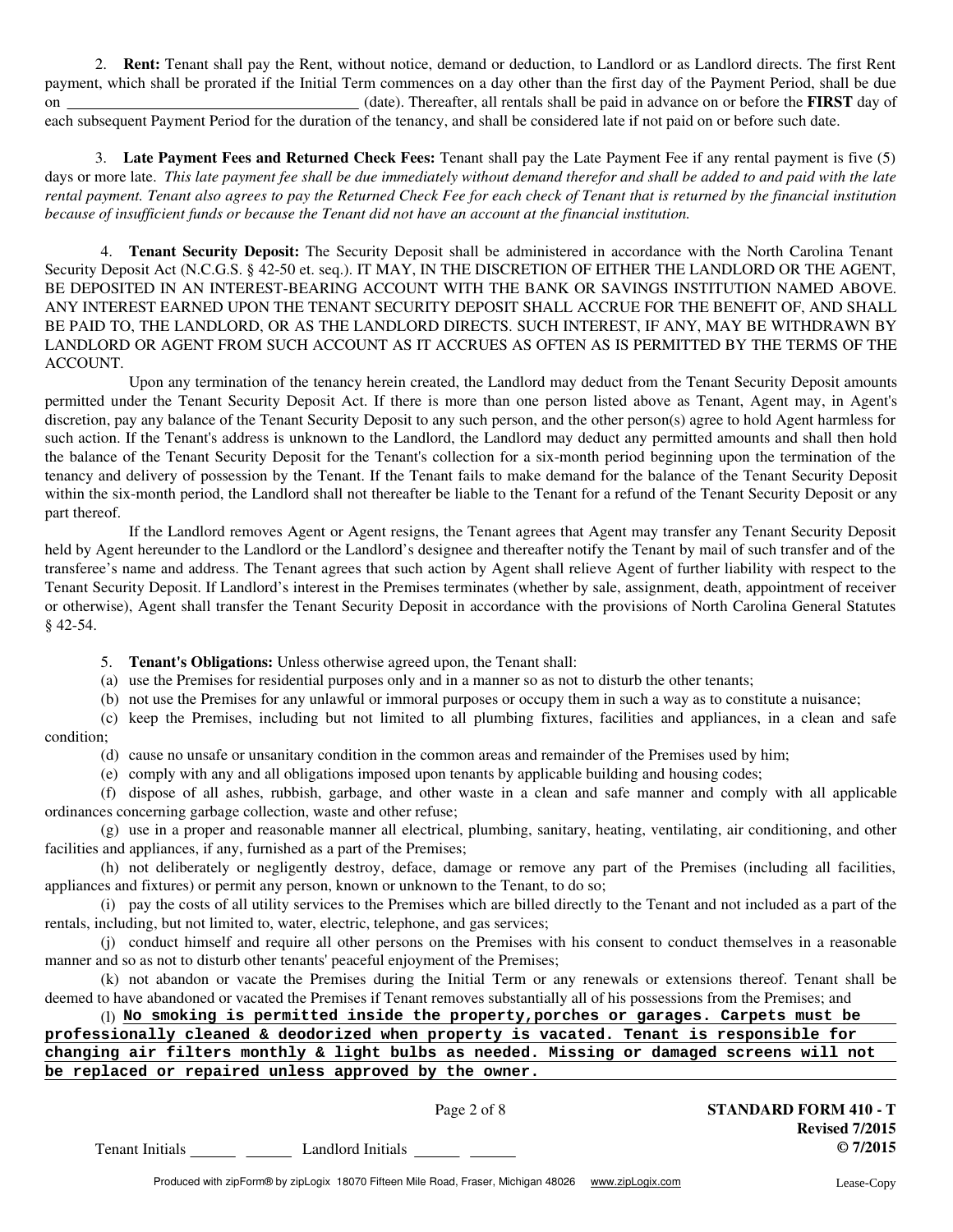6. **Landlord's Obligations:** Unless otherwise agreed upon, the Landlord shall:

(a) comply with the applicable building and housing codes to the extent required by such building and housing codes;

(b) make all repairs to the Premises as may be necessary to keep the Premises in a fit and habitable condition; provided, however, in accordance with paragraph 11, the Tenant shall be liable to the Landlord for any repairs necessitated by the Tenant's intentional or negligent misuse of the Premises;

(c) keep all common areas, if any, used in conjunction with the Premises in a clean and safe condition;

(d) promptly repair all facilities and appliances, if any, as may be furnished by the Landlord as part of the Premises, including electrical, plumbing, sanitary, heating, ventilating, and air conditioning systems, provided that the Landlord, except in emergency situations, actually receives notification from the Tenant in writing of the needed repairs; and

(e) within a reasonable period of time based upon the severity of the condition, repair or remedy any imminently dangerous condition on the Premises after acquiring actual knowledge or receiving notice of the condition. Notwithstanding Landlord's repair or remedy of any imminently dangerous condition, Landlord may recover from Tenant the actual and reasonable costs of repairs that are the fault of Tenant.

7. **Utility Bills/Service Contracts:** Landlord and Tenant agree that utility bills and service contracts ("Service Obligations") for the Premises shall be paid by the party indicated below as to each Service Obligation. The party agreeing to be responsible for payment of a Service Obligation agrees to timely pay the applicable Service Obligation, including any metering, hook-up fees or other miscellaneous charges associated with establishing, installing and maintaining such utility or contract in that party's name. Within thirty (30) days of the Beginning Date of this Lease, Tenant shall provide Landlord with a copy of any requested information about any Service Obligation for which Tenant has agreed to be responsible. Any Service Obligation not designated below shall be the responsibility of Tenant unless the parties agree otherwise in writing.

| Service obligation      | Landlord      | Tenant                   | N/A                     |
|-------------------------|---------------|--------------------------|-------------------------|
| Sewer/Septic            | $\sim$        | 図                        | □                       |
| Water                   |               | 図                        |                         |
| Electric                | $\mathcal{L}$ | 図                        |                         |
| Gas                     |               | 図                        |                         |
| Telephone               |               | $\overline{\phantom{a}}$ | 図                       |
| Security System         |               |                          | 図                       |
| Trash disposal/dumpster |               | 図                        |                         |
| Landscaping             | n.            | 図                        |                         |
| Lawn Maintenance        |               | 図                        |                         |
| Pool                    |               |                          | 図                       |
| Tennis                  |               |                          | $\overline{\mathbf{x}}$ |
| Clubhouse               |               |                          | 図                       |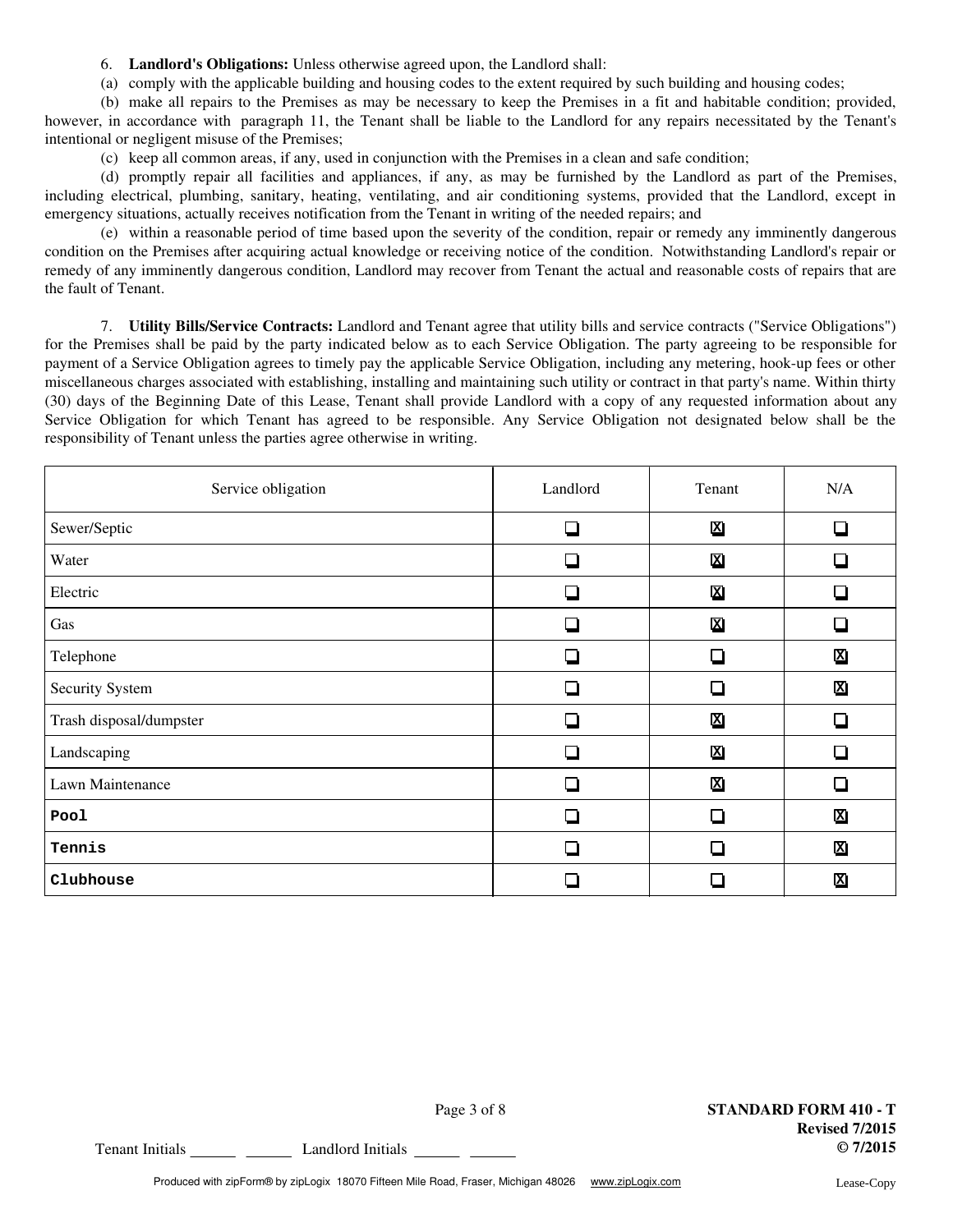8. **Smoke and Carbon Monoxide Alarms:** Pursuant to North Carolina General Statutes § 42-42, the Landlord shall provide operable smoke alarms, either battery-operated or electrical. If the Premises has a fossil-fuel burning heater, appliance, or fireplace, or an attached garage, the Landlord shall provide and install a minimum of one operable carbon monoxide alarm per level in the Premises, either battery operated or electrical. The Tenant shall notify the Landlord, in writing, of the need for replacement of or repairs to a smoke or carbon monoxide alarm. The Landlord shall replace or repair the smoke or carbon monoxide alarm within 15 days of receipt of notification if the Landlord is notified of needed replacement or repairs in writing by the Tenant. The Landlord shall ensure that a smoke or carbon monoxide alarm is operable and in good repair at the beginning of the Initial Term of the Tenancy.

The Landlord shall place new batteries in any battery-operated smoke or carbon monoxide alarms at the beginning of the Initial Term of the tenancy **and the Tenant shall replace the batteries as needed during the tenancy,** except where the smoke alarm is a tamperresistant, 10-year lithium battery smoke alarm.

# 9. **Rules and Regulations:**

the Landlord's existing rules and regulations and such future reasonable rules and regulations as the Landlord may, at Landlord's discretion, from time to time, adopt governing the use and occupancy of the Premises and any common areas used in connection with them (the "Rules and Regulations"). Landlord reserves the right to make changes to the existing Rules and Regulations and to adopt additional reasonable rules and regulations from time to time; provided however, such changes and additions shall not alter the essential terms of this lease or any substantive rights granted hereunder and shall not become effective until thirty (30) days' written notice thereof shall have been furnished to Tenant. A copy of the existing Rules and Regulations are attached hereto and the Tenant acknowledges that he has read them. The Rules and Regulations shall be deemed to be a part of this lease giving to the Landlord all the rights and remedies herein provided. **(a) Landlord Rules and Regulations:** The Tenant, his family, servants, guests and agents shall comply with and abide by all

(b) *(check if applicable)* **Owner Association Rules and Regulations:** The Premises are subject to regulation by the **X** following owners/condo association:

- **•** Name of association:
- **•** Name of association property manager:
- **•** Property manager address and phone number:
- **•** Association website address, if any:

Tenant agrees to abide by any applicable owners' association regulations as they now exist or may be amended.

10. **Right of Entry:** Landlord hereby reserves the right to enter the Premises during reasonable hours for the purpose of (1) inspecting the Premises and the Tenant's compliance with the terms of this lease; (2) making such repairs, alterations, improvements or additions thereto as the Landlord may deem appropriate; and (3) showing the Premises to prospective purchasers or tenants. Landlord shall also have the right to display "For Sale" or "For Rent" signs in a reasonable manner upon the Premises. Tenant acknowledges and understands that in the case of an emergency, the Landlord may need to enter the Premises at any hour to cause repairs to be made to preserve or prevent further damage from occurring to the Premises, and the Tenant agrees to cooperate reasonably with the Landlord in the event of any such emergency.

11. **Damages:** Tenant shall be responsible for all damage, defacement, or removal of any property inside a dwelling unit in the Tenant's exclusive control unless the damage, defacement or removal was due to ordinary wear and tear, acts of the Landlord or the Landlord's agent, defective products supplied or repairs authorized by the Landlord, acts of third parties not invitees of the Tenant, or natural forces. Tenant agrees to pay Landlord for the cost of repairing any damage for which Tenant is responsible upon receipt of Landlord's demand therefor, and to pay the Rent during the period the Premises may not be habitable as a result of any such damage. Such damage may include but is not limited to window panes or screens damaged by Tenant, filthy ovens, refrigerators, kitchen floors, cabinets or bathrooms, drink stains on carpet, and unauthorized paint colors.

12. **Pets:** Tenant agrees not to keep or allow anywhere on or about the Premises any animals or pets of any kind, whether on a temporary basis or otherwise and whether belonging to the Tenant or anybody else, including but not limited to, dogs, cats, birds, rodents, reptiles or marine animals, unless permitted under the terms of a Pet Addendum attached to this Agreement. Tenant shall be subject to a fine of  $\frac{1}{2}$ , 000.00 for any violation of this paragraph or of the terms of any Pet Addendum that may be a part of this Agreement, and Tenant agrees to pay any such fine upon receipt of Landlord's demand therefore.

Tenant Initials **COLLECT** Contact Landlord Initials **COLLECT** COLLECTIVE CONTACT **COLLECT** CONTACT CONTACT CONTACT CONTACT CONTACT CONTACT CONTACT CONTACT CONTACT CONTACT CONTACT CONTACT CONTACT CONTACT CONTACT CONTACT CON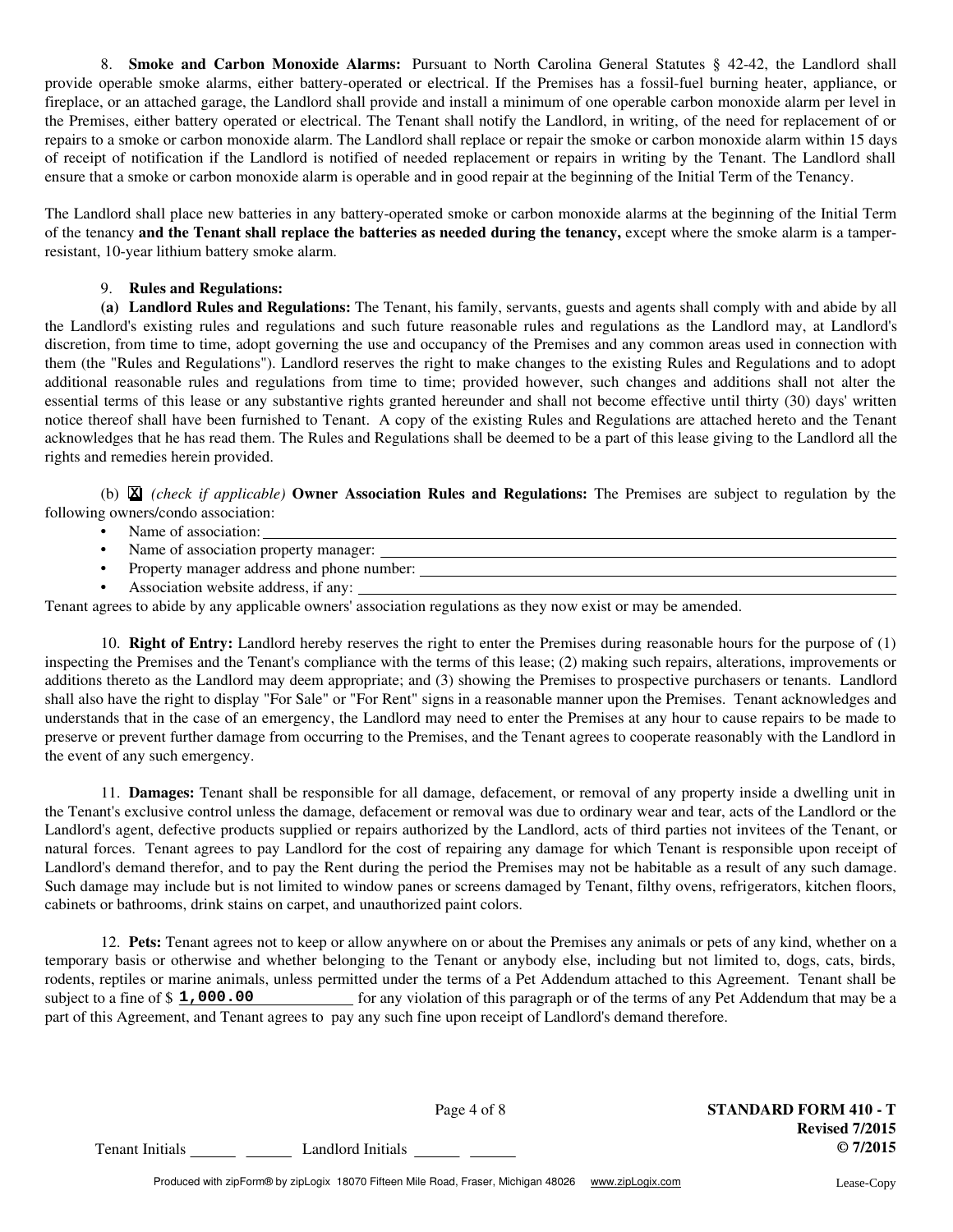13. **Alterations:** The Tenant shall not paint, mark, drive nails or screws into, or otherwise deface or alter walls, ceilings, floors, windows, cabinets, woodwork, stone, ironwork or any other part of the Premises, decorate the Premises, change or remove any existing locks or add any additional locks, or make any alterations, additions, or improvements in, to, on or about the Premises without the Landlord's prior written consent and then only in a workmanlike manner using materials and contractors approved by the Landlord. All such work shall be done at the Tenant's expense and at such times and in such manner as the Landlord may approve, and keys for any changed or additional locks shall immediately be provided to the Landlord. All alterations, additions, and improvements upon the Premises, made by either the Landlord or Tenant, shall become the property of the Landlord and shall remain upon and become a part of the Premises at the end of the tenancy hereby created.

14. **Occupants:** The Tenant shall not allow or permit the Premises to be occupied or used as a residence by any person other than Tenant and the Permitted Occupants. Tenant shall be subject to a fine of \$ **500.00** paragraph, and Tenant agrees to pay any such fine upon receipt of Landlord's demand therefor. for any violation of this

15. **Rental Application:** In the event the Tenant has submitted a Rental Application in connection with this lease, Tenant acknowledges that the Landlord has relied upon the Application as an inducement for entering into this Lease and Tenant warrants to Landlord that the facts stated in the Application are true to the best of Tenant's knowledge. If any facts stated in the Rental Application prove to be untrue, the Landlord shall have the right to terminate the tenancy and to collect from Tenant any damages resulting therefrom.

16. **Tenant's Duties Upon Termination:** Upon any termination of the Tenancy created hereby, whether by the Landlord or the Tenant and whether for breach or otherwise, the Tenant shall: (1) pay all utility bills due for services to the Premises for which he is responsible and have all such utility services discontinued; (2) vacate the Premises removing there from all Tenant's personal property of whatever nature; (3) properly sweep and clean the Premises, including plumbing fixtures, refrigerators, stoves and sinks, removing there from all rubbish, trash, garbage and refuse; (4) make such repairs and perform such other acts as are necessary to return the Premises, and any appliances or fixtures furnished in connection therewith, in the same condition as when Tenant took possession of the Premises; provided, however, Tenant shall not be responsible for ordinary wear and tear or for repairs required by law or by paragraph 6 above to be performed by Landlord; (5) fasten and lock all doors and windows; (6) return to the Landlord all keys to the Premises; (7) restore the level of fuel in any fuel tank used by the Tenant to its level as of the Beginning Date of the Tenancy; and (8) notify the Landlord of the address to which the balance of the Security Deposit may be returned. If the Tenant fails to sweep out and clean the Premises, appliances and fixtures as herein provided, Tenant shall become liable, without notice or demand, to the Landlord for the actual costs of cleaning (over and above ordinary wear and tear), which may be deducted from the Security Deposit as provided in paragraph 4 above.

In the event Tenant desires to terminate the Tenancy prior to the end of its term then in effect, Tenant acknowledges and understands that the Landlord will use reasonable efforts to re-rent the Premises, but that the Tenant shall remain responsible for the performance of all the Tenant's obligations under this Agreement until such time as the Landlord may be able to re-rent the Premises, unless the Landlord and the Tenant agree otherwise in writing.

### 17. **Tenant's Breach:**

- (a) **Events Constituting Breach:** It shall constitute a breach of this Agreement if Tenant fails to:
	- (i) pay the full amount of rent herein reserved as and when it shall become due hereunder; or
	- perform any other promise, duty or obligation herein agreed to by him or imposed upon him by law and such failure shall continue for a period of five (5) days from the date the Landlord provides Tenant with written notice of such failure. (ii)

In either of such events and as often as either of them may occur, the Landlord, in addition to all other rights and remedies provided by law, may, at its option and with or without notice to Tenant, either terminate this lease or terminate the Tenant's right to possession of the Premises without terminating this lease.

(b) **Landlord's Right to Possession:** Regardless of whether Landlord terminates this lease or only terminates the Tenant's right of possession without terminating this lease, Landlord shall be immediately entitled to possession of the Premises and the Tenant shall peacefully surrender possession of the Premises to Landlord immediately upon Landlord's demand. In the event Tenant shall fail or refuse to surrender possession of the Premises, Landlord shall, in compliance with Article 2A of Chapter 42 of the General Statutes of North Carolina, reenter and retake possession of the Premises only through a summary ejectment proceeding.

(c) **Summary Ejectment Fees:** If a summary ejectment proceeding is instituted against Tenant, in addition to any court costs and past-due rent that may be awarded, Tenant shall be responsible for paying Landlord the relevant Complaint-Filing Fee, Court Appearance Fee or Second Trial Fee in accordance with NC General Statutes § 42-46.

(d) **Acceptance of Partial Rent:** Tenant acknowledges and understands that Landlord's acceptance of partial rent or partial housing subsidy will not waive Tenant's breach of this Agreement or limit Landlord's rights to evict Tenant through a summary ejectment proceeding, whether filed before or after Landlord's acceptance of any such partial rent or partial housing subsidy.

|                        | Page 5 of 8       |  |  | <b>STANDARD FORM 410 - T</b> |
|------------------------|-------------------|--|--|------------------------------|
|                        |                   |  |  | <b>Revised 7/2015</b>        |
| <b>Tenant Initials</b> | Landlord Initials |  |  | $Q$ 7/2015                   |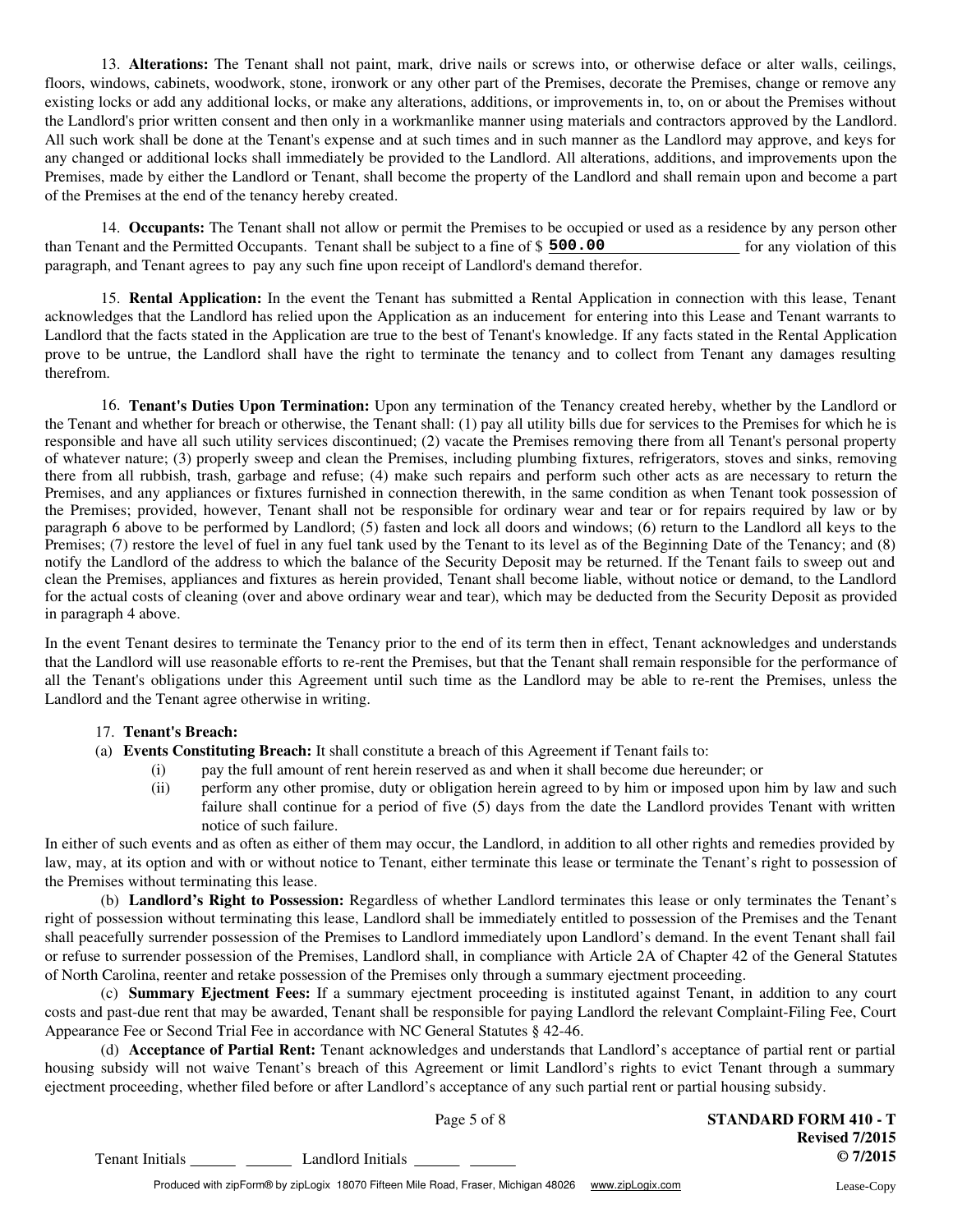(e) **Termination of Lease:** In the event Landlord terminates this lease, all further rights and duties hereunder shall terminate and Landlord shall be entitled to collect from Tenant all accrued but unpaid rents and any damages resulting from the Tenant's breach, including but not limited to damages for Tenant's continued occupancy of the Premises following the Landlord's termination.

(f) **Termination of Tenant's Right of Possession:** In the event Landlord terminates the Tenant's right of possession without terminating this lease, Tenant shall remain liable for the full performance of all the covenants hereof, and Landlord shall use reasonable efforts to re-let the Premises on Tenant's behalf. Any such rentals reserved from such re-letting shall be applied first to the costs of re-letting the Premises and then to the rentals due hereunder. In the event the rentals from such re-letting are insufficient to pay the rentals due hereunder in full, Tenant shall be liable to the Landlord for any deficiency. In the event Landlord institutes a legal action against the Tenant to enforce the lease or to recover any sums due hereunder, Tenant agrees to pay Landlord reasonable attorney's fees in addition to all other damages.

18. **Landlord's Default; Limitation of Remedies and Damages:** Until the Tenant notifies the Landlord in writing of an alleged default and affords the Landlord a reasonable time within which to cure, no default by the Landlord in the performance of any of the promises or obligations herein agreed to by him or imposed upon him by law shall constitute a material breach of this lease and the Tenant shall have no right to terminate this lease for any such default or suspend his performance hereunder. In no event and regardless of their duration shall any defective condition of or failure to repair, maintain, or provide any area, fixture or facility used in connection with recreation or recreational activities, including but not limited to swimming pools, club houses, and tennis courts, constitute a material breach of this lease and the Tenant shall have no right to terminate this lease or to suspend his performance hereunder. In any legal action instituted by the Tenant against the Landlord, the Tenant's damages shall be limited to the difference, if any, between the rent reserved in this lease and the reasonable rental value of the Premises, taking into account the Landlord's breach or breaches, and in no event, except in the case of the Landlord's willful or wanton negligence, shall the Tenant collect any consequential or secondary damages resulting from the breach or breaches, including but not limited to the following items: damage or destruction of furniture or other personal property of any kind located in or about the Premises, moving expenses, storage expenses, alternative interim housing expenses, and expenses of locating and procuring alternative housing.

19. **Bankruptcy:** If any bankruptcy or insolvency proceedings are filed by or against the Tenant or if the Tenant makes any assignment for the benefit of creditors, the Landlord may, at his option, immediately terminate this Tenancy, and reenter and repossess the Premises, subject to the provisions of the Bankruptcy Code (11 USC Section 101, et. seq.) and the order of any court having jurisdiction thereunder.

### 20. **Tenant's Insurance; Release and Indemnity Provisions:**

#### (a) **Personal Property Insurance (***Tenant initial if applicable\****):**

Tenant shall be required to obtain and maintain throughout the term of the tenancy a renter's insurance policy and to promptly provide Landlord evidence of such insurance upon Landlord's request. In addition to coverage for damage or loss to Tenant's personal property in such amount as Tenant may determine, the policy shall include coverage for bodily injury and property damage for which Tenant may be liable in the amount of **\$100,000.00**

# *\*If not initialed, Tenant shall not be required to obtain a renter's insurance policy*

of his personal property located or stored upon the Premises upon the risks of damage, destruction, or loss resulting from theft, fire, storm and all other hazards and casualties. Regardless of whether the Tenant secures such insurance, the Landlord and his agents shall not be liable for any damage to, or destruction or loss of, any of the Tenant's personal property located or stored upon the Premises regardless of the cause or causes of such damage, destruction, or loss, unless such loss or destruction is attributable to the intentional acts or willful or wanton negligence of the Landlord. (b) Whether or not Tenant is required to obtain a renter's insurance policy, Tenant shall be solely responsible for insuring any

(c) The Tenant agrees to release and indemnity the Landlord and his agents from and against liability for injury to the person of the Tenant or to any members of his household resulting from any cause whatsoever except only such personal injury caused by the negligent, or intentional acts of the Landlord or his agents.

Page 6 of 8 **STANDARD FORM 410 - T** 21. **Agent:** The Landlord and the Tenant acknowledge that the Landlord may, from time to time in his discretion, engage a third party ("the Agent") to manage, supervise and operate the Premises or the complex, if any, of which they are a part. If such an Agent is managing, supervising and operating the Premises at the time this lease is executed, his name will be shown as "Agent" on the first page hereof. With respect to any Agent engaged pursuant to this paragraph, the Landlord and the Tenant hereby agree that: (1) Agent acts for and represents Landlord in this transaction; (2) Agent shall have only such authority as provided in the management contract existing between the Landlord and Agent; (3) Agent may perform without objection from the Tenant, any obligation or exercise any right of the Landlord imposed or given herein or by law and such performance shall be valid and binding, if authorized by the Landlord, as if performed by the Landlord; (4) the Tenant shall pay all rentals to the Agent if directed to do so by the Landlord; (5) except as otherwise provided by law, the Agent shall not be liable to the Tenant for the nonperformance of the obligations or promises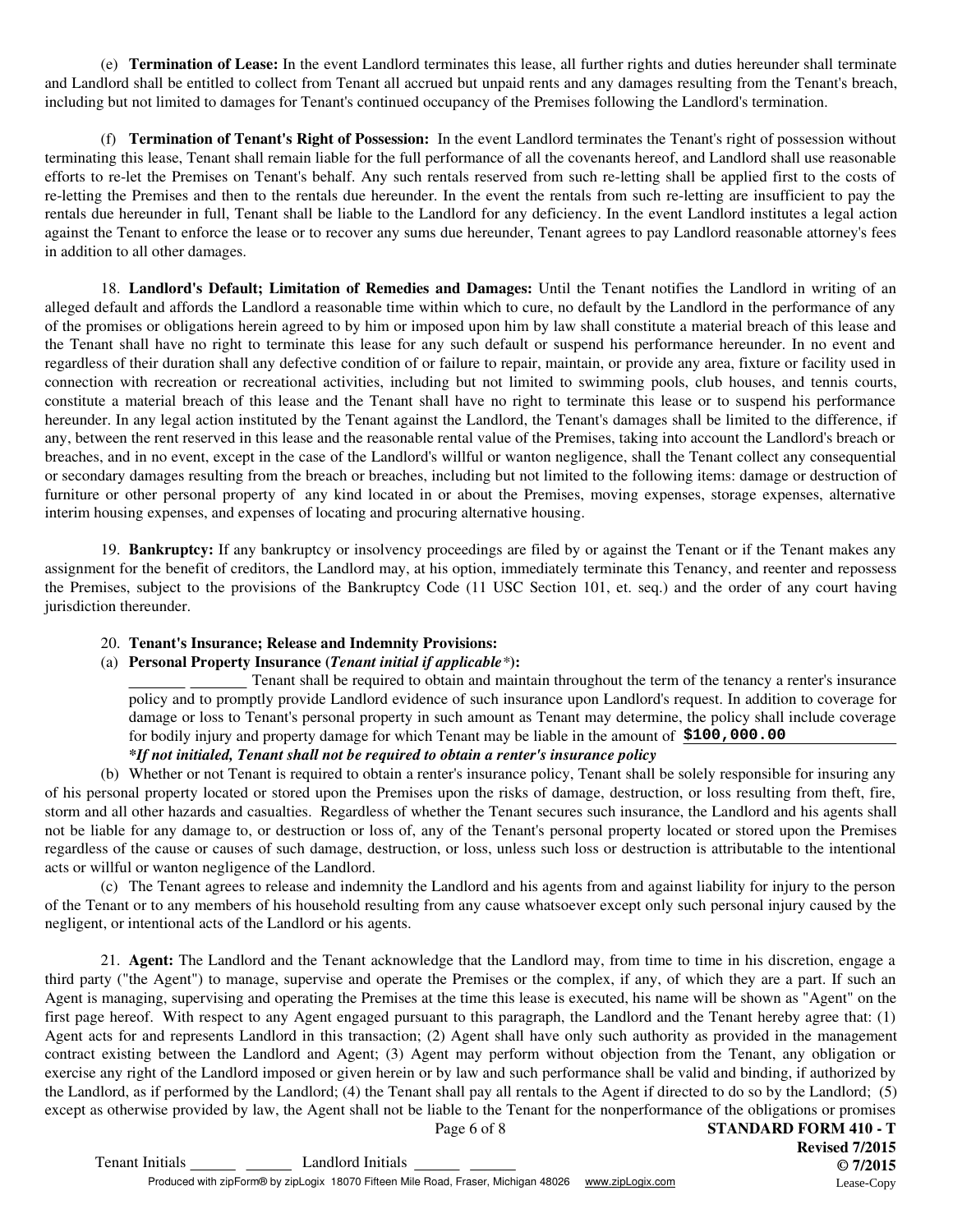of the Landlord contained herein; (6) nothing contained herein shall modify the management contract existing between the Landlord and the Agent; however, the Landlord and the Agent may from time to time modify the management agreement in any manner which they deem appropriate; (7) the Landlord, may, in his discretion and in accordance with any management agreement, remove without replacing or remove and replace any agent engaged to manage, supervise and operate the Premises.

22. **Form:** The Landlord and Tenant hereby acknowledge that their agreement is evidenced by this form contract which may contain some minor inaccuracies when applied to the particular factual setting of the parties. The Landlord and Tenant agree that the courts shall liberally and broadly interpret this lease, ignoring minor inconsistencies and inaccuracies, and that the courts shall apply the lease to determine all disputes between the parties in the manner which most effectuates their intent as expressed herein. The following rules of construction shall apply: (1) handwritten and typed additions or alterations shall control over the preprinted language when there is an inconsistency between them; (2) the lease shall not be strictly construed against either the Landlord or the Tenant; (3) paragraph headings are used only for convenience of reference and shall not be considered as a substantive part of this lease; (4) words in the singular shall include the plural and the masculine shall include the feminine and neuter genders, as appropriate; and (5) the invalidity of one or more provisions of this lease shall not affect the validity of any other provisions hereof and this lease shall be construed and enforced as if such invalid provision(s) were not included.

23. **Amendment of Laws:** In the event that subsequent to the execution of this lease any state statute regulating or affecting any duty or obligation imposed upon the Landlord pursuant to this lease is enacted, amended, or repealed, the Landlord may, at his option, elect to perform in accordance with such statute, amendment, or act of repeal in lieu of complying with the analogous provision of this lease.

24. **Eminent Domain and Casualties:** The Landlord shall have the option to terminate this lease if the Premises, or any part thereof, are condemned or sold in lieu of condemnation or damaged by fire or other casualty.

25. **Assignment:** The Tenant shall not assign this lease or sublet the Premises in whole or part.

26. **Waiver:** No waiver of any breach of any obligation or promise contained herein shall be regarded as a waiver of any future breach of the same or any other obligation or promise.

27. **Joint and Several Liability:** If there are multiple persons listed as Tenant, their obligations under this Agreement shall be joint and several.

### 28. **Other Terms and Conditions:**

(a) If there is an Agent involved in this transaction, Agent hereby discloses to Tenant that Agent is acting for and represents Landlord.

- (b) Itemize all addenda to this Contract and attach hereto:
	- Disclosure of Information on Lead-Based Paint and Lead-Based Paint Hazards (form 430-T) (if Premises built prior **X** to 1978)
	- Maintenance Addendum (form 440-T) **X**
	- Pet Addendum (form 442-T)

OTHER: **X HOA Rules/Covenants. Pet Addendum (If Applicable) & lead-based paint addendum (If Applicable)automatically renew with each lease renewal**

(c) The following additional terms and conditions shall also be a part of this lease: **1)Rent is due on the 1st & should be paid online at https://prohomerealtyinc.managebuilding.com/ 2) Routine maintenance requests may be emailed to ProHome@ProHomeRealty.com or called in to 919-488-3600 during normal business hours Mon-Fri 9-5. Emergency maintenance requests must be CALLED IN to 919-488-3600,emails may not be received in a timely manner. 3)Tenant may hang pictures & decorations on walls with small nails or picture hanging devices.**

29. Inspection of Premises: Within \_\_\_\_\_7 \_\_\_\_ days of occupying the Premises, Tenant has the right to inspect the Premises and complete a Move-in Inspection Form.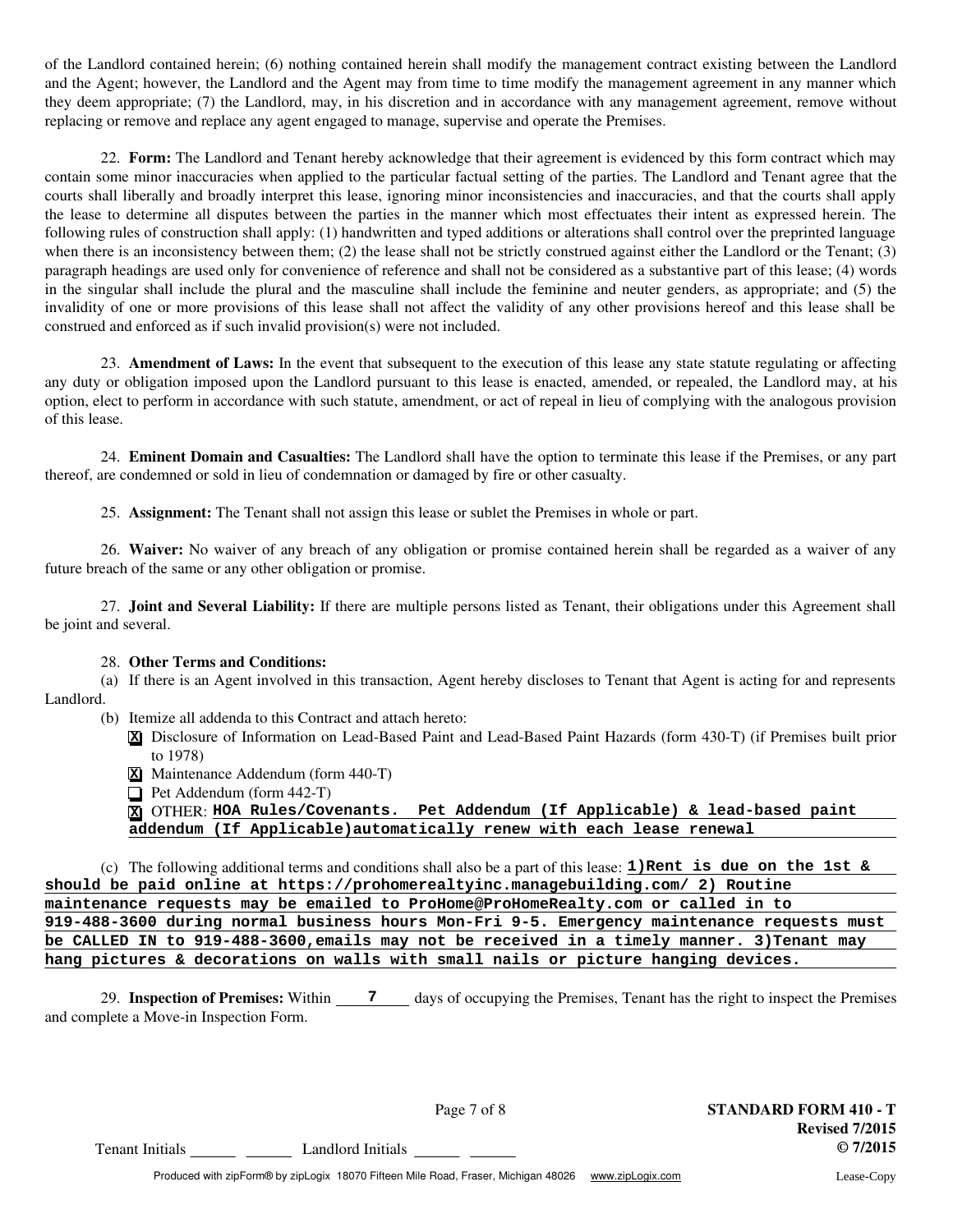30. **Tenant Information:** Tenant acknowledges and understands that during or after the term of this Agreement, the Landlord may, at the request of third parties, provide information about Tenant or relating to the Tenancy in accordance with applicable laws.

31. **Execution; Counterparts:** When Tenant signs this lease, he acknowledges he has read and agrees to the provisions of this lease. This lease is executed in  $\qquad 1 \qquad \qquad$  (number) counterparts with an executed counterpart being retained by each party.

32. **Entire Agreement:** This Agreement contains the entire agreement of the parties and there are no representations, inducements or other provisions other than those expressed in writing. All changes, additions or deletions hereto must be in writing and signed by all parties.

33. **Use of Electronic Means; Notice.** The parties agree that electronic means may be used to sign this Agreement or to make any modifications the parties may agree to, and that any written notice, communication or documents may be transmitted to any e-mail address or fax number set forth in the signature section below. Any notices required or authorized to be given hereunder or pursuant to applicable law may also be mailed or hand delivered to the Tenant at the address of the Premises and to the Landlord at the address of the Agent.

THE NORTH CAROLINA ASSOCIATION OF REALTORS®, INC. MAKES NO REPRESENTATION AS TO THE LEGAL VALIDITY OR ADEQUACY OF ANY PROVISION OF THIS FORM IN ANY SPECIFIC TRANSACTION.

|                 | [Name of real estate firm] | BY: AGENT: ProHome Realty, Inc.                                                                                                                                                                                                |      |                                                                     |
|-----------------|----------------------------|--------------------------------------------------------------------------------------------------------------------------------------------------------------------------------------------------------------------------------|------|---------------------------------------------------------------------|
| Stephen Johnson |                            | By: <u>[Signature of authorized representative]</u> Individual license # 159316 Date: <u>[Signature of authorized representative]</u>                                                                                          |      |                                                                     |
|                 |                            | Address: PO Box 97121, Raleigh, NC 27624                                                                                                                                                                                       |      |                                                                     |
|                 |                            | Telephone: (919)488-3600 Fax: (919)488-3601 Email: SJohnson@ProHomeRealty.com                                                                                                                                                  |      |                                                                     |
|                 |                            | TENANT: Tenant signature] Date: <u>Tenant signature</u>                                                                                                                                                                        |      |                                                                     |
|                 |                            |                                                                                                                                                                                                                                |      |                                                                     |
|                 | Home                       | Work                                                                                                                                                                                                                           | Cell | Email                                                               |
|                 |                            | TENANT: TENANT: TENANT: TENANT: TENANT: TENANT: TENANT: TENANT: TENANT: TENANT: TENANT: TENANT: TENANT: TENANT: TENANT: TENANT: TENANT: TENANT: TENANT: TENANT: TENANT: TENANT: TENANT: TENANT: TENANT: TENANT: TENANT: TENANT |      |                                                                     |
|                 |                            |                                                                                                                                                                                                                                |      |                                                                     |
|                 | Home                       | Work                                                                                                                                                                                                                           | Cell | Email                                                               |
|                 |                            | TENANT: TENANT: Tenant signature]                                                                                                                                                                                              |      |                                                                     |
|                 | Home                       | Work                                                                                                                                                                                                                           | Cell | Email                                                               |
|                 |                            | TENANT: TENANT: TENANT: TENANT: TENANT: TENANT: TENANT: TENANT: TENANT: TENANT: TENANT: TENANT: TENANT: TENANT: TENANT: TENANT: TENANT: TENANT: TENANT: TENANT: TENANT: TENANT: TENANT: TENANT: TENANT: TENANT: TENANT: TENANT |      |                                                                     |
|                 |                            |                                                                                                                                                                                                                                |      |                                                                     |
|                 | Home                       | Work                                                                                                                                                                                                                           | Cell | Email                                                               |
|                 |                            | Page 8 of 8                                                                                                                                                                                                                    |      | <b>STANDARD FORM 410 - T</b><br><b>Revised 7/2015</b><br>$Q$ 7/2015 |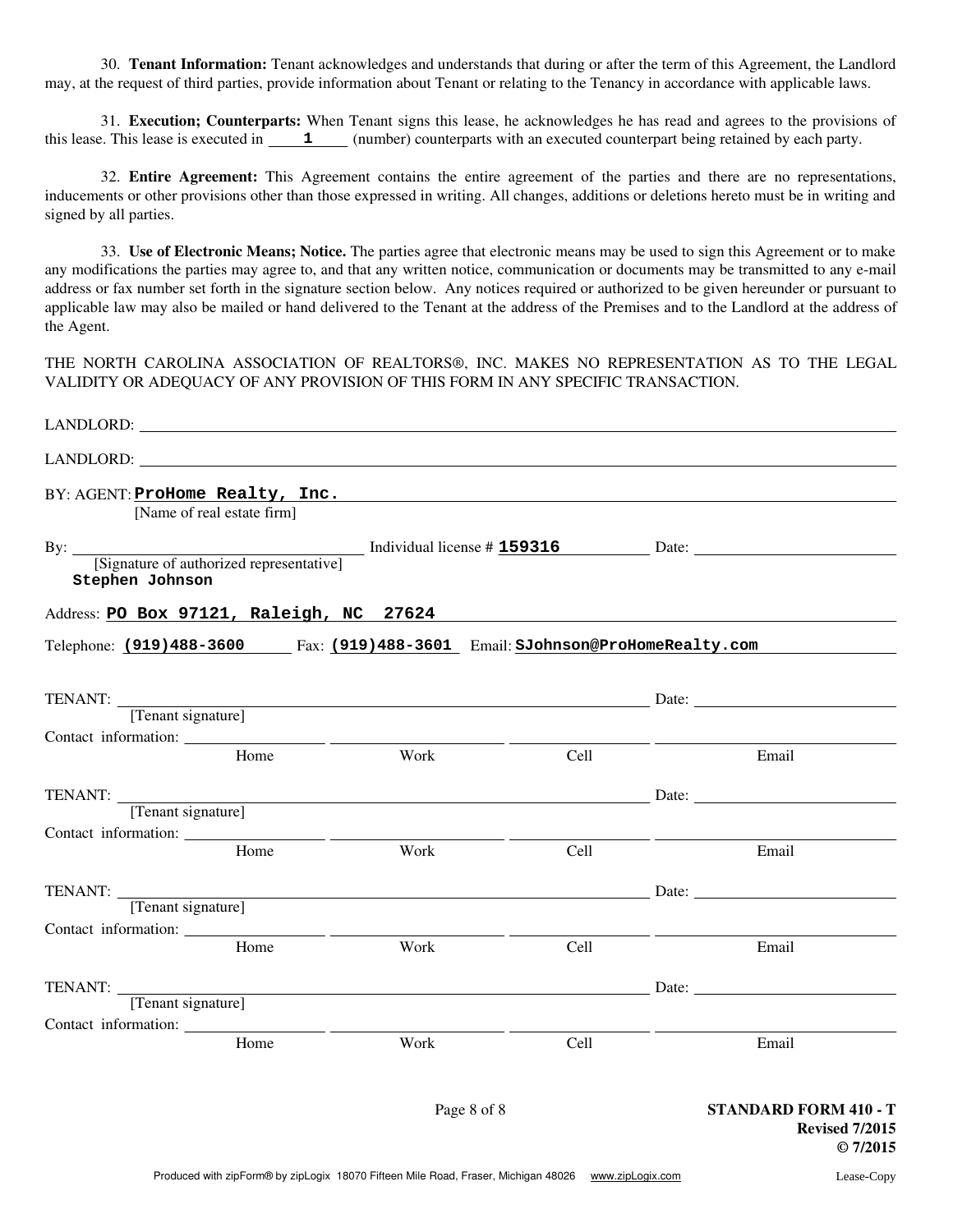# **MAINTENANCE ADDENDUM**

#### **Premises:**

**PURPOSE.** The purpose of this Addendum is to give you, the Tenant, specific examples of things you are responsible for maintaining during the term of your lease so that you will have a better understanding of your obligations under the lease. **It does not list everything you are responsible for maintaining.** Depending on what type of residence you are leasing (apartment, single-family house, duplex, condominium, etc.) and what kind of improvements it contains, some items on the following list may not apply to you. **GOOD HOUSEKEEPING IS EXPECTED OF EVERYONE.**

#### **VEHICLES**

- **•** You and your guests may park only in designated areas and not on the grass
- **•** Keep driveways free of oil and grease
- **•** Do not keep inoperable or unlicensed vehicles on the property
- **•** You and your guests may not work on motor vehicles in the parking lot of the complex
- **• Boats,trailers,RV's,work vehicles/vehicles w/signs are not permitted**

### **LIGHTS, FILTERS, FUSES, ETC.**

- **•** Replace burned-out electric light bulbs and blown fuses
- **•** Reset tripped circuit breakers and oven timers
- **•** Leave working light bulbs in all electrical sockets at end of tenancy
- **•** Relight oil or gas furnaces and hot water heaters
- **•** Replace heating/air conditioning filters at least every three months
- **•** Leave new filter in the air return at end of tenancy
- **• If disposal fails,check disposal reset button & remove any debris in disposal**

### **CARPETS**

- **•** Use a professional carpet cleaning service to steam clean carpets unless you have written permission to clean them yourself
- **• If you have a pet make sure the professional company uses a pet deodorizer**

# **FIRE SAFETY**

- **•** If you have never used a fireplace before, ask for instruction on how to use it
- **•** Do not store ashes in trash cans
- **•** Do not build a wood fire in a fireplace that has connections for gas logs
- **•** Do not use kerosene heaters
- Do not use grills within 10 feet (horizontally or vertically) of anything that will burn
- **• Grills are not permitted on any balconies of multi-family properties.**

**WATER LINES.** To help prevent water lines from freezing and bursting during cold weather:

- **•** Allow water to trickle and place lights as appropriate
- **•** If you are going to be away from home, have water turned off and water lines drained or leave sufficient heat in the house
- **•** Disconnect garden hoses from the outside faucets
- **• Keep doors shut to areas where water heater is located**

### **PEST EXTERMINATION**

- **•** Keep the Premises free from visible infestations of roaches, ants, hornets, bees, mice and other pests
	- **Immediately report any termite activity**

### **LOCKS**

**•**

- **•** Do not change or remove any existing locks or add any additional locks without Agent's written permission
- **•** Immediately provide Agent keys for any changed or additional locks
- **• If permission is given to change locks, all locks should work on one key.**

Page 1 of 2



Phone: (919)488-3600 Fax: (919)488-3601

**North Carolina Association of REALTORS®, Inc. STANDARD FORM 440 – T Revised 7/2004 © 7/2015**



Stephen Johnson

Tenant Initials ProHome Realty, Inc., P.O. Box 97121 Raleigh, NC 27624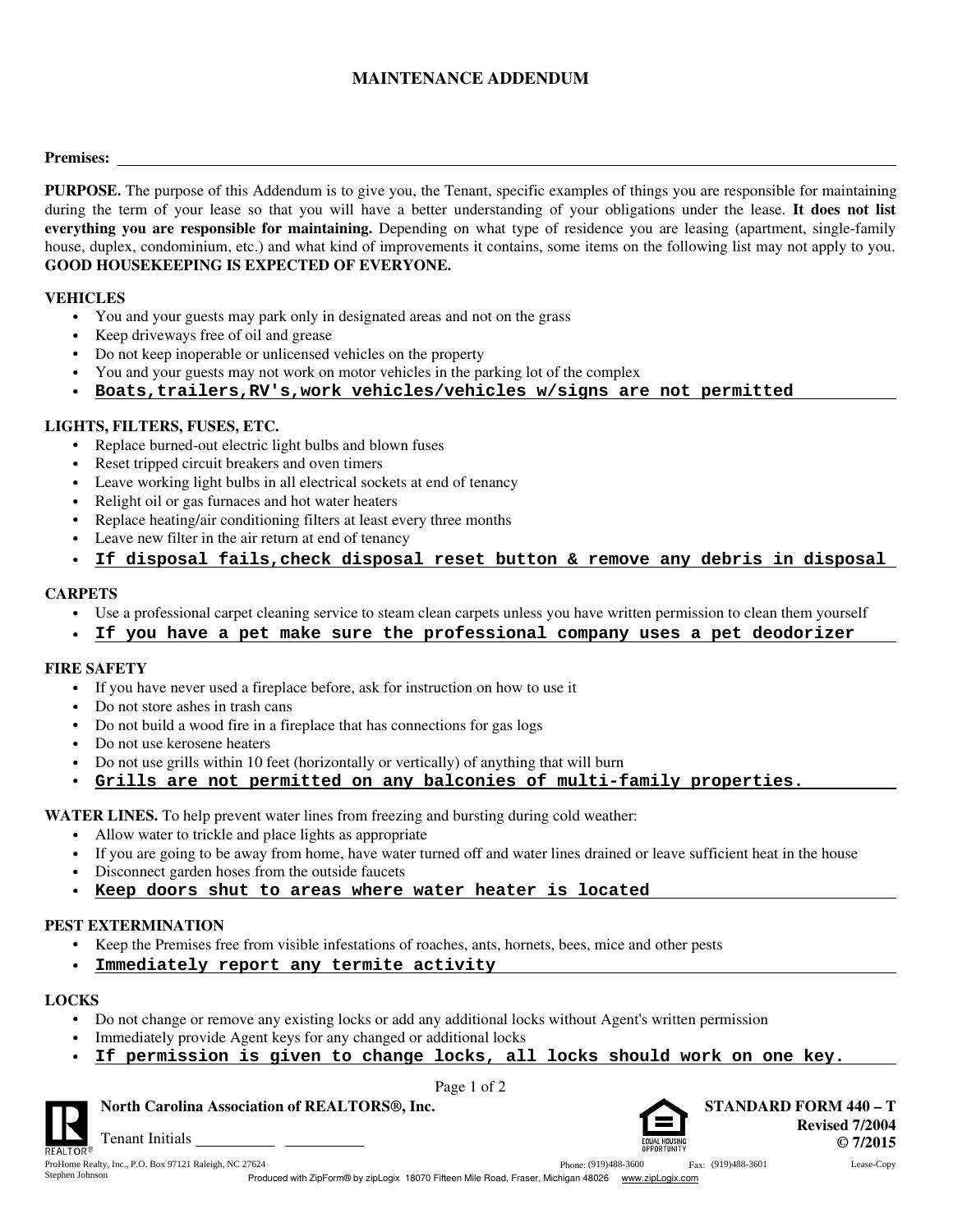**MOLD AND MILDEW.** To help prevent mold and mildew from accumulating in the Premises:

- **•** Clean and dust the Premises on a regular basis
- **•** Remove moisture on windows, walls, and other surfaces as soon as possible
- **•** Immediately notify Agent of any evidence of a water leak or excessive moisture or standing water
- **•** Immediately notify Agent of the presence of mold, mildew, or similar growth in the Premises after you have attempted to remove it using common household cleaning solutions or anti-microbial products
- **•** Immediately notify Agent of any malfunction of any part of the heating, ventilation, air conditioning, plumbing, or laundry systems
- **•** Immediately notify Agent of any inoperable doors or windows
- **• Properly ventilate moisture/steam from bathrooms by using bath fan**

#### **EXTERIOR MAINTENANCE**

- Mow the grass in a timely manner
- **•** Clean any gutters and trim any shrubs at least semi-annually
- **•** Keep the porches, patios, balconies, and front and back yards free of clutter, unsightly items, and other personal articles
- **• Garbage cans should be kept inside garage or in back of property.**

#### **REPAIRS**

- **•** If you do not keep an appointment to be home for maintenance or repair work, the worker's time will be charged to you
- **•** If you request repairs and the worker is unable to enter due to extra locks or chains on the door not being removed, the worker's time will be charged to you
- **•** You will be charged for any service calls to repair items that you are responsible for maintaining
- You may not authorize any maintenance or repairs at Landlord's or Agent's expense **•**
- **•** You will not be reimbursed for any unauthorized repairs that Landlord is responsible for
- **• Repairs determined to be tenant neglect/damage will be billed back to tenant**

THE NORTH CAROLINA ASSOCIATION OF REALTORS®, INC. MAKES NO REPRESENTATION AS TO THE LEGAL VALIDITY OR ADEQUACY OF ANY PROVISION OF THIS FORM IN ANY SPECIFIC TRANSACTION.

| TENANT: |        | LANDLORD:                                  |         |
|---------|--------|--------------------------------------------|---------|
|         | (SEAL) |                                            | (SEAL)  |
|         | (SEAL) |                                            | (SEAL)  |
|         |        | By: $\qquad \qquad$<br>ProHome Realty, Inc | , AGENT |
| Date:   |        | Stephen Johnson                            | (SEAL)  |

**STANDARD FORM 440 – T Revised 7/2004 © 7/2015**